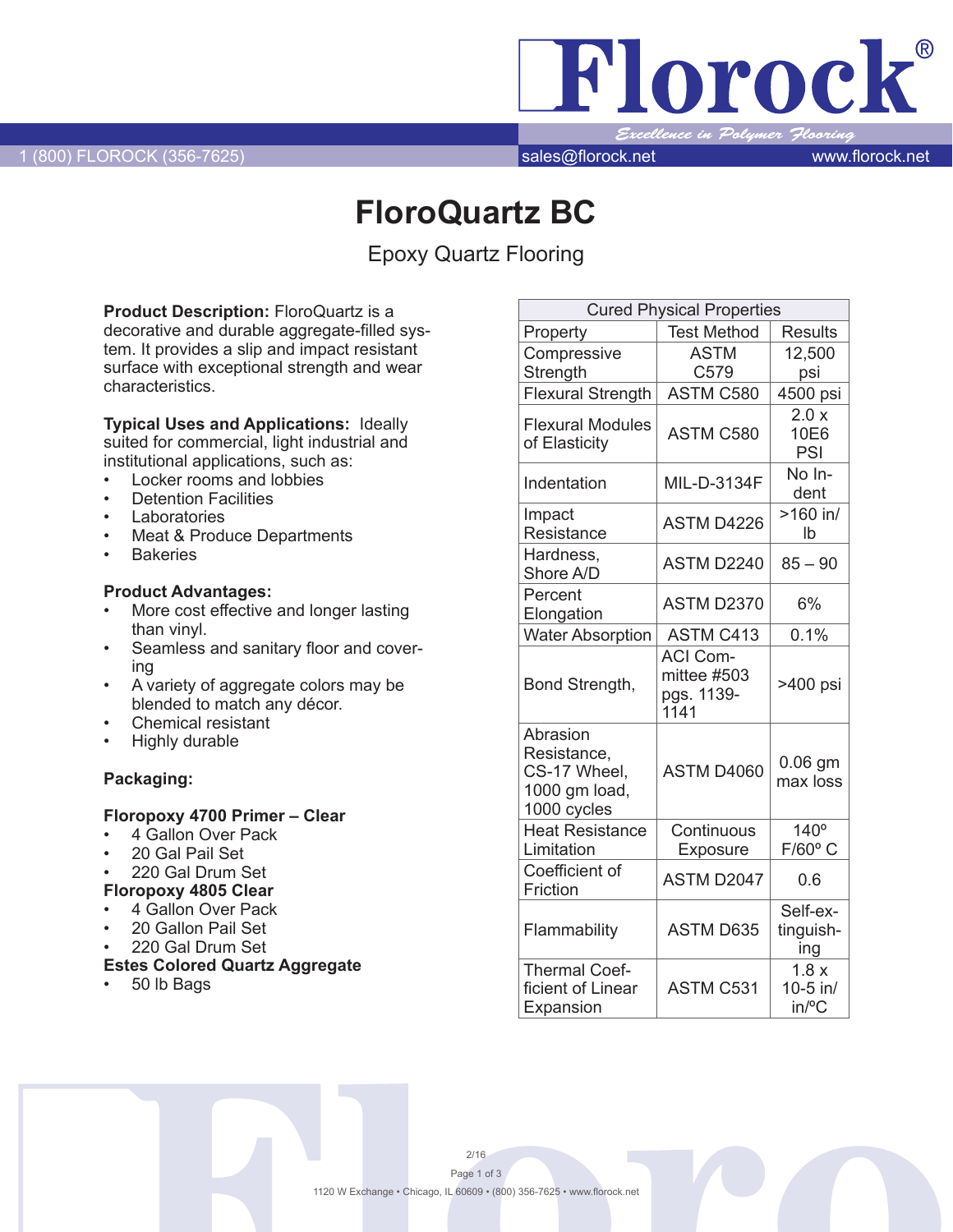**Storage:** All containers should be stored at 40° F to 95° F and be kept tightly sealed and out of direct sunlight.

#### **Coverage:**

- Primer: Floropoxy 4700: 160 SF/Gallon
- 1st Basecoat: Floropoxy 4805 Clear: 160 s/f/gal.
- Colored Quartz: 1/2 lb/SF/broadcast
- 2nd Basecoat: Floropoxy 4805 Clear: 100 s/f/gal.
- Colored Quartz: 1/2 lb/SF/broadcast
- 1st Grout: Floropoxy 4805 Clear: 100 s/f/gal.
- 2nd Grout: Floropoxy 4805 Clear: 160 s/f/gal.

**Optional Finish Coat(s):** Florothane CR or MC

**Surface Preparation:** New concrete must have a 28 day cure, and preferably a broom swept finish, prior to coating. In the case of older concrete flooring, remove all surface oils, paint, dust and debris. Prior to coating, make sure the surface is clean, passes the MVT test and the water drop test and that all surface defects have been repaired. Refer to the Florock "Preparation of Concrete" datasheet for more information on preparation and MVT before proceeding.

**Floroquartz Application:** Double broadcast method applied on smooth, bare concrete

*Note: Floropoxy should not be applied when floor temperature is above 90° F or below 55° F, or when within 5° F of the dew point.*

**1. Primer Application:** Once surface preparation is complete, apply Floropoxy 4700 primer to the concrete floor. In a clean, dry container, blend 3 parts by volume of Component A and 1 part by volume of Component B. Mix thoroughly for 3-5 minutes, using a low speed mechanical mixer. Transfer the mixture from the batch container to a transport container. Remix and pour entire mix from the transport container onto floor immediately. Retaining mixture in the bucket will shorten the pot life. Using a 1/8" V notched squeegee, spread at an approximate rate of 160 SF/gallon. Backroll with a 3/8" nap roller immediately after spreading. Allow primer to cure before applying the basecoat.

*Note: Note: The cure time will vary with conditions. Allow a minimum of 6 hours and a maximum of 24 hours.*

#### **2. 1st Broadcast Application:**

Mix dry medium broadcast grade colored quartz to create the desired color combination. Mix Floropoxy 4805 in a clean, dry container. Blend 3 parts by volume of Component A and 1 part by volume of Component B. Mix thoroughly for 3 to 5 minutes using a low speed mechanical mixer. Transfer the mixture from the batch container to a transport container. Remix and pour entire contents onto floor immediately. Using a 1/8" notched squeegee, spread at an approximate rate of 160 SF/gallon. Backroll with a 3/8" nap roller immediately after spreading. Gently broadcast quartz into first wet basecoat at the rate of ½ lb/SF. Spiked shoes or equivalent should be worn by mechanic to walk on wet basecoat when rolling and broadcasting. Continue broadcasting quartz until all liquid is filled and there are no apparent wet spots. Allow sufficient cure time so that material is cured hard enough to walk on without leaving an impression in the coating. Sweep or blow off excess quartz. Sand or screen any high areas until smooth. Vacuum clean.

2/16